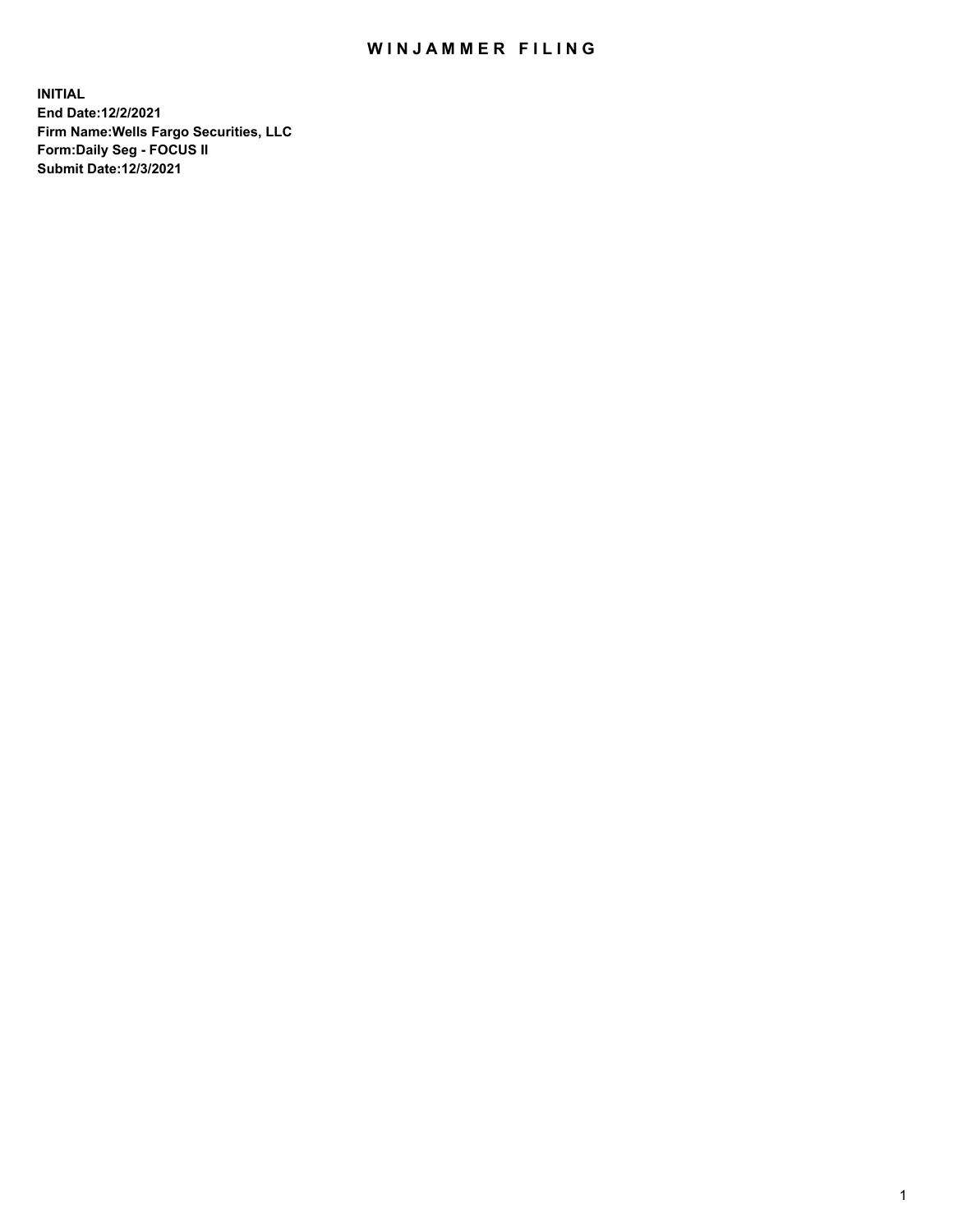**INITIAL End Date:12/2/2021 Firm Name:Wells Fargo Securities, LLC Form:Daily Seg - FOCUS II Submit Date:12/3/2021 Daily Segregation - Cover Page**

| Name of Company                                                                                                                                                                                                                                                                                                                | <b>Wells Fargo Securities LLC</b>                           |
|--------------------------------------------------------------------------------------------------------------------------------------------------------------------------------------------------------------------------------------------------------------------------------------------------------------------------------|-------------------------------------------------------------|
| <b>Contact Name</b>                                                                                                                                                                                                                                                                                                            | <b>James Gnall</b>                                          |
| <b>Contact Phone Number</b>                                                                                                                                                                                                                                                                                                    | 917-699-6822                                                |
| <b>Contact Email Address</b>                                                                                                                                                                                                                                                                                                   | james.w.gnall@wellsfargo.com                                |
| FCM's Customer Segregated Funds Residual Interest Target (choose one):<br>a. Minimum dollar amount: ; or<br>b. Minimum percentage of customer segregated funds required:% ; or<br>c. Dollar amount range between: and; or<br>d. Percentage range of customer segregated funds required between:% and%.                         | 125,000,000<br><u>0</u><br>0 <sub>0</sub><br>0 <sub>0</sub> |
| FCM's Customer Secured Amount Funds Residual Interest Target (choose one):<br>a. Minimum dollar amount: ; or<br>b. Minimum percentage of customer secured funds required:%; or<br>c. Dollar amount range between: and; or<br>d. Percentage range of customer secured funds required between:% and%.                            | 35,000,000<br><u>0</u><br>00<br>0 <sub>0</sub>              |
| FCM's Cleared Swaps Customer Collateral Residual Interest Target (choose one):<br>a. Minimum dollar amount: ; or<br>b. Minimum percentage of cleared swaps customer collateral required:% ; or<br>c. Dollar amount range between: and; or<br>d. Percentage range of cleared swaps customer collateral required between:% and%. | 360,000,000<br><u>0</u><br>0 <sub>0</sub><br>0 <sub>0</sub> |

Attach supporting documents CH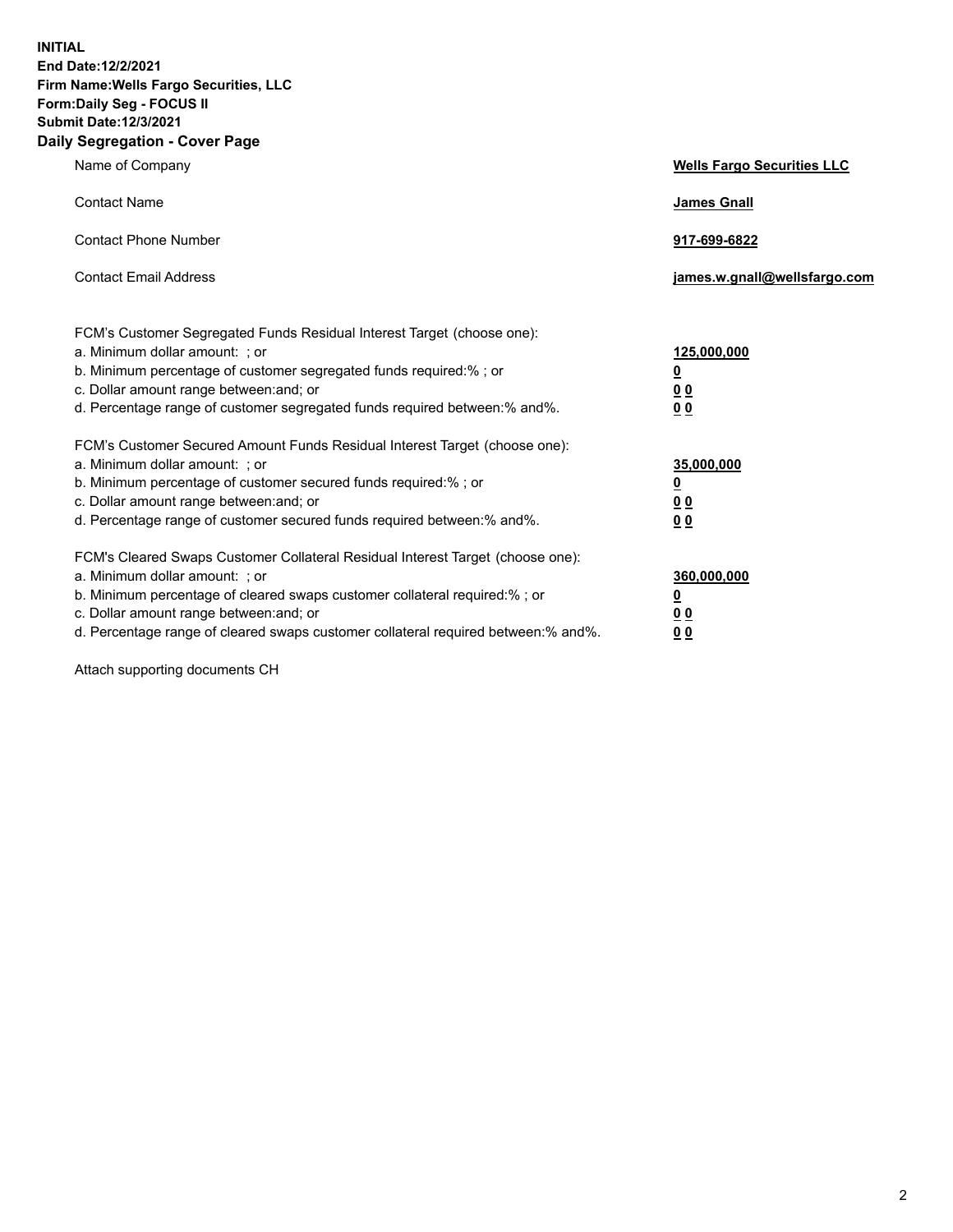**INITIAL End Date:12/2/2021 Firm Name:Wells Fargo Securities, LLC Form:Daily Seg - FOCUS II Submit Date:12/3/2021**

## **Daily Segregation - Secured Amounts**

|     | Foreign Futures and Foreign Options Secured Amounts                                         |                                 |
|-----|---------------------------------------------------------------------------------------------|---------------------------------|
|     | Amount required to be set aside pursuant to law, rule or regulation of a foreign            | $0$ [7305]                      |
|     | government or a rule of a self-regulatory organization authorized thereunder                |                                 |
| 1.  | Net ledger balance - Foreign Futures and Foreign Option Trading - All Customers             |                                 |
|     | A. Cash                                                                                     | 253,697,720 [7315]              |
|     | B. Securities (at market)                                                                   | 184,685,101 [7317]              |
| 2.  | Net unrealized profit (loss) in open futures contracts traded on a foreign board of trade   | 73,041,919 [7325]               |
| 3.  | Exchange traded options                                                                     |                                 |
|     | a. Market value of open option contracts purchased on a foreign board of trade              | <b>23</b> [7335]                |
|     | b. Market value of open contracts granted (sold) on a foreign board of trade                | $0$ [7337]                      |
| 4.  | Net equity (deficit) (add lines 1. 2. and 3.)                                               | 511,424,763 [7345]              |
| 5.  | Account liquidating to a deficit and account with a debit balances - gross amount           | 3,340,809 [7351]                |
|     | Less: amount offset by customer owned securities                                            | -3,325,723 [7352] 15,086 [7354] |
| 6.  | Amount required to be set aside as the secured amount - Net Liquidating Equity              | 511,439,849 [7355]              |
|     | Method (add lines 4 and 5)                                                                  |                                 |
| 7.  | Greater of amount required to be set aside pursuant to foreign jurisdiction (above) or line | 511,439,849 [7360]              |
|     | 6.                                                                                          |                                 |
|     | FUNDS DEPOSITED IN SEPARATE REGULATION 30.7 ACCOUNTS                                        |                                 |
| 1.  | Cash in banks                                                                               |                                 |
|     | A. Banks located in the United States                                                       | 110,021,060 [7500]              |
|     | B. Other banks qualified under Regulation 30.7                                              | 140,130,050 [7520] 250,151,110  |
|     |                                                                                             | [7530]                          |
| 2.  | <b>Securities</b>                                                                           |                                 |
|     | A. In safekeeping with banks located in the United States                                   | 117,942,917 [7540]              |
|     | B. In safekeeping with other banks qualified under Regulation 30.7                          | 0 [7560] 117,942,917 [7570]     |
| 3.  | Equities with registered futures commission merchants                                       |                                 |
|     | A. Cash                                                                                     | -15,929,773 [7580]              |
|     | <b>B.</b> Securities                                                                        | 86,751,140 [7590]               |
|     | C. Unrealized gain (loss) on open futures contracts                                         | 43,040,694 [7600]               |
|     | D. Value of long option contracts                                                           | 23 [7610]                       |
|     | E. Value of short option contracts                                                          | 0 [7615] 113,862,084 [7620]     |
| 4.  | Amounts held by clearing organizations of foreign boards of trade                           |                                 |
|     | A. Cash                                                                                     | $0$ [7640]                      |
|     | <b>B.</b> Securities                                                                        | $0$ [7650]                      |
|     | C. Amount due to (from) clearing organization - daily variation                             | $0$ [7660]                      |
|     | D. Value of long option contracts                                                           | $0$ [7670]                      |
|     | E. Value of short option contracts                                                          | 0 [7675] 0 [7680]               |
| 5.  | Amounts held by members of foreign boards of trade                                          |                                 |
|     | A. Cash                                                                                     | -109,722,644 [7700]             |
|     | <b>B.</b> Securities                                                                        | 215,086,655 [7710]              |
|     | C. Unrealized gain (loss) on open futures contracts                                         | 116,926,540 [7720]              |
|     | D. Value of long option contracts                                                           | $0$ [7730]                      |
|     | E. Value of short option contracts                                                          | 0 [7735] 222,290,551 [7740]     |
| 6.  | Amounts with other depositories designated by a foreign board of trade                      | $0$ [7760]                      |
| 7.  | Segregated funds on hand                                                                    | $0$ [7765]                      |
| 8.  | Total funds in separate section 30.7 accounts                                               | 704,246,662 [7770]              |
| 9.  | Excess (deficiency) Set Aside for Secured Amount (subtract line 7 Secured Statement         | 192,806,813 [7380]              |
|     | Page 1 from Line 8)                                                                         |                                 |
| 10. | Management Target Amount for Excess funds in separate section 30.7 accounts                 | 35,000,000 [7780]               |

11. Excess (deficiency) funds in separate 30.7 accounts over (under) Management Target **157,806,813** [7785]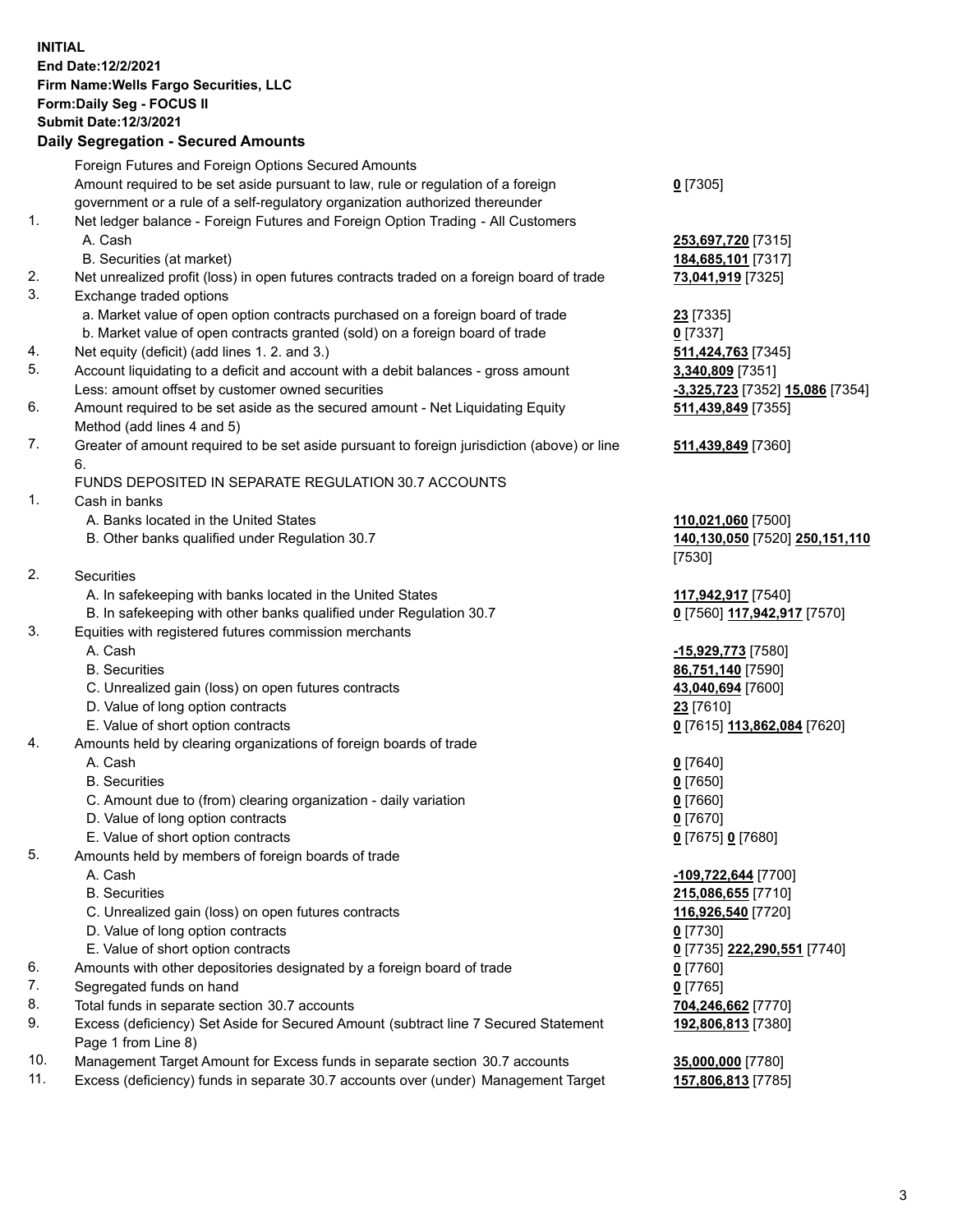**INITIAL End Date:12/2/2021 Firm Name:Wells Fargo Securities, LLC Form:Daily Seg - FOCUS II Submit Date:12/3/2021 Daily Segregation - Segregation Statement** SEGREGATION REQUIREMENTS(Section 4d(2) of the CEAct) 1. Net ledger balance A. Cash **2,144,186,531** [7010] B. Securities (at market) **1,983,295,829** [7020] 2. Net unrealized profit (loss) in open futures contracts traded on a contract market **1,213,149,613** [7030] 3. Exchange traded options A. Add market value of open option contracts purchased on a contract market **1,349,426,641** [7032] B. Deduct market value of open option contracts granted (sold) on a contract market **-1,378,810,169** [7033] 4. Net equity (deficit) (add lines 1, 2 and 3) **5,311,248,445** [7040] 5. Accounts liquidating to a deficit and accounts with debit balances - gross amount **209,907,511** [7045] Less: amount offset by customer securities **-209,734,946** [7047] **172,565** [7050] 6. Amount required to be segregated (add lines 4 and 5) **5,311,421,010** [7060] FUNDS IN SEGREGATED ACCOUNTS 7. Deposited in segregated funds bank accounts A. Cash **150,059,104** [7070] B. Securities representing investments of customers' funds (at market) **665,235,751** [7080] C. Securities held for particular customers or option customers in lieu of cash (at market) **180,191,679** [7090] 8. Margins on deposit with derivatives clearing organizations of contract markets A. Cash **2,835,337,611** [7100] B. Securities representing investments of customers' funds (at market) **199,375,324** [7110] C. Securities held for particular customers or option customers in lieu of cash (at market) **1,803,104,150** [7120] 9. Net settlement from (to) derivatives clearing organizations of contract markets **-6,470,196** [7130] 10. Exchange traded options A. Value of open long option contracts **1,349,426,641** [7132] B. Value of open short option contracts **-1,378,810,169** [7133] 11. Net equities with other FCMs A. Net liquidating equity **0** [7140] B. Securities representing investments of customers' funds (at market) **0** [7160] C. Securities held for particular customers or option customers in lieu of cash (at market) **0** [7170] 12. Segregated funds on hand **0** [7150] 13. Total amount in segregation (add lines 7 through 12) **5,797,449,895** [7180] 14. Excess (deficiency) funds in segregation (subtract line 6 from line 13) **486,028,885** [7190]

- 15. Management Target Amount for Excess funds in segregation **125,000,000** [7194]
- 16. Excess (deficiency) funds in segregation over (under) Management Target Amount Excess

**361,028,885** [7198]